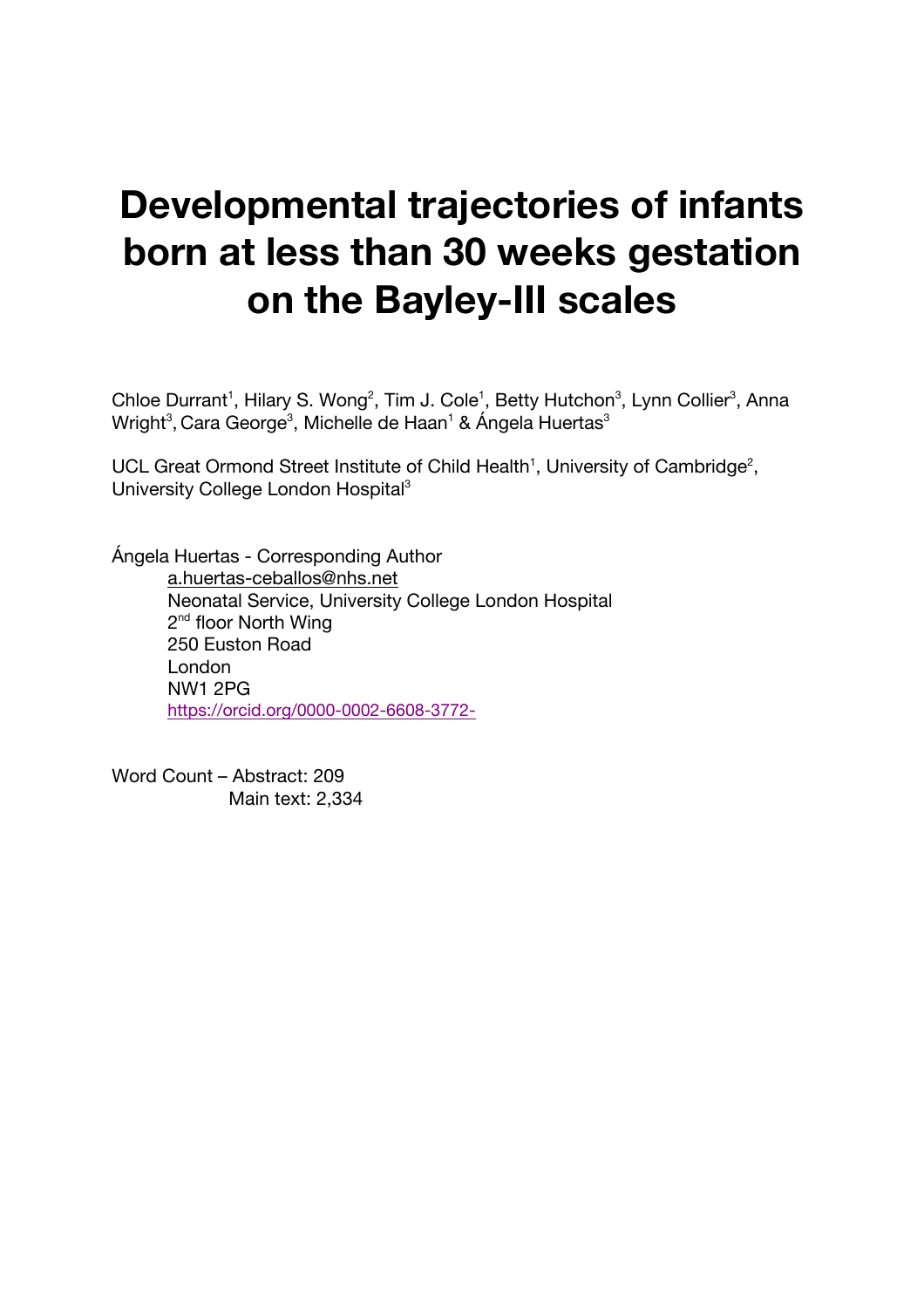**Objective:** To describe the cognitive, language and motor developmental trajectories of children born very preterm, and to identify perinatal factors that predict the trajectories.

**Design:** Data from a cohort of 1,142 infants born at <30 weeks' gestation who were prospectively assessed on the Bayley Scales of Infant and Toddler Development, third edition (Bayley-III) at 3, 6, 12 and 24 months corrected age, were analysed using the Super Imposition by Translation and Rotation (SITAR) growth curve analysis model.

**Main outcome measures:** Developmental trajectory SITAR models for Bayley-III cognitive, language (receptive and expressive communication sub-scales) and motor (fine and gross motor sub-scales) scores.

**Results:** The successfully fitted SITAR models explained 62% of variance in cognitive development, 68% in receptive communication, 53% in fine motor and 68% in the gross motor development. There was too much variation in the expressive communication, subscale to fit a SITAR model. The rate of development (gradient of the curve) best explains the variation in trajectories of development in all domains. Lower gestational age, lower birth weight and male sex significantly predicted a slower rate of development.

**Conclusions:** The rate of development, rather than single time point developmental assessment, best predict the very preterm infant's developmental trajectory and should be the focus for monitoring and early intervention.

#### **What is known about the topic?**

- Research on the neurodevelopmental outcomes of infants born preterm typically assess and report outcomes at single time points.
- Neurodevelopment is a dynamic process and assessment of developmental trajectories is more informative in identifying different types of developmental delay.
- The variation in developmental trajectories for the preterm population is unknown.

#### **What does the study add?**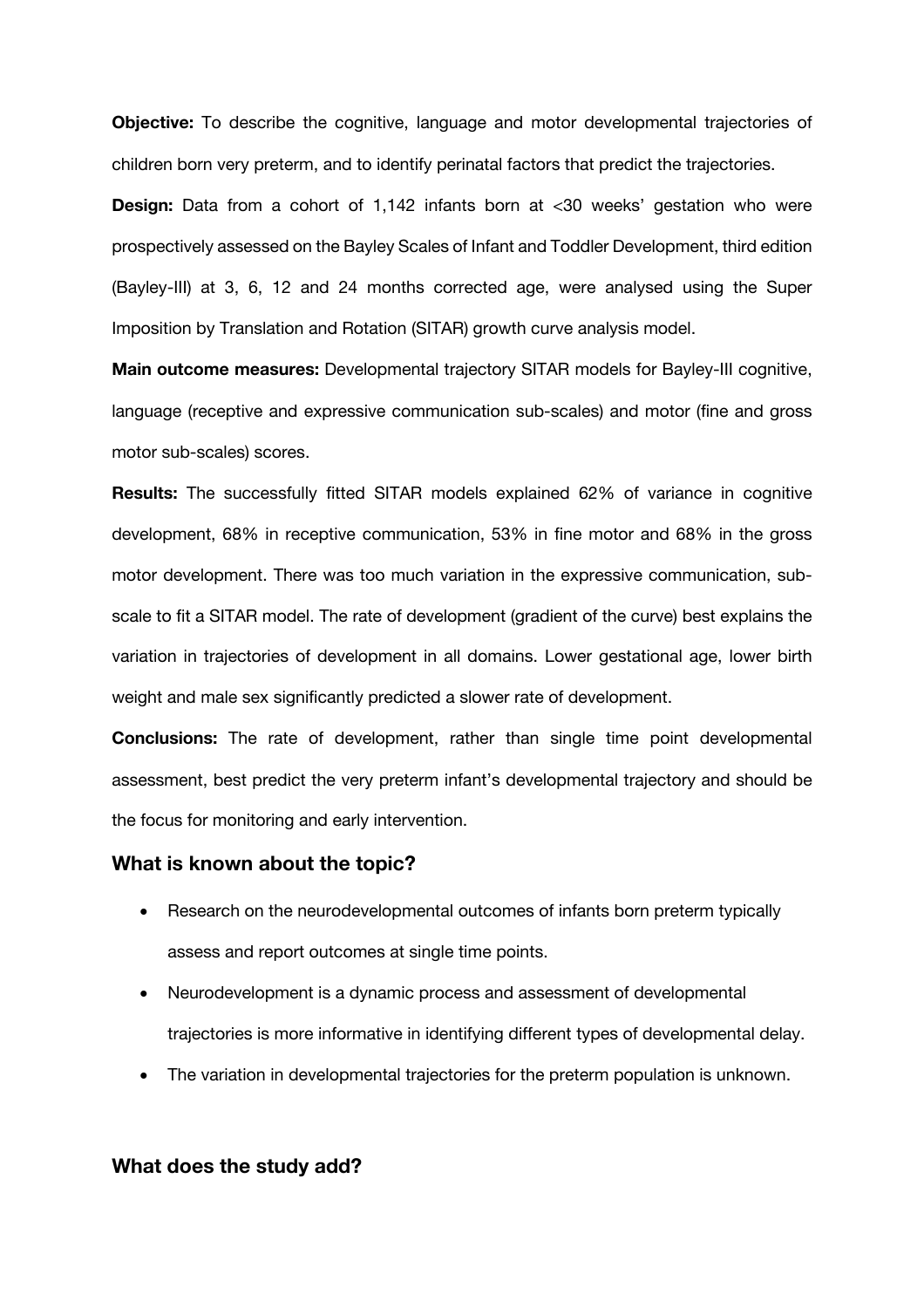- The rate of development over time, rather than developmental score in early childhood, account for the variation in neurodevelopmental outcomes in the very preterm population.
- We describe the normative data approximation of developmental trajectories in the cognitive, receptive communication, fine motor and gross motor sub-scales for very preterm infants.
- The normative data can be used as a reference to aid early identification of deviation from the expected developmental trajectory in this population.

In England and Wales, 8% of infants are born preterm (before 37 weeks gestation).[1] These infants are at higher risk for negative neurodevelopmental outcomes than those born at term.[2,3] The majority of neurodevelopmental outcomes research on infants born preterm has reported outcomes at single time points. As the impact of developmental disorders may be different at different stages of development, there is increasing emphasis on developmental studies to examine development as dynamic processes, and to move away from a focus on static single timepoints.[4–6] The assumption often made is that if two children score in the normal range they are using the same processes to obtain those scores. However, trajectories measured over time may show different developmental routes which may mean different processes lead to scores in the normal range[5] Developmental trajectories can also be highly informative in identifying different types of developmental delay, such as between children with a stable developmental delay and those who are declining.[7] It is therefore important not just to compare an atypical population to a typical population but also to understand the variation within an atypical population. The typical developmental trajectory during infancy, and the underlying variations, for children born very preterm (<30 weeks gestation) are unknown.

SuperImposition by Translation and Rotation (SITAR) growth curve analysis is used to model trajectories. SITAR analysis has previously been used to describe the postnatal weight gain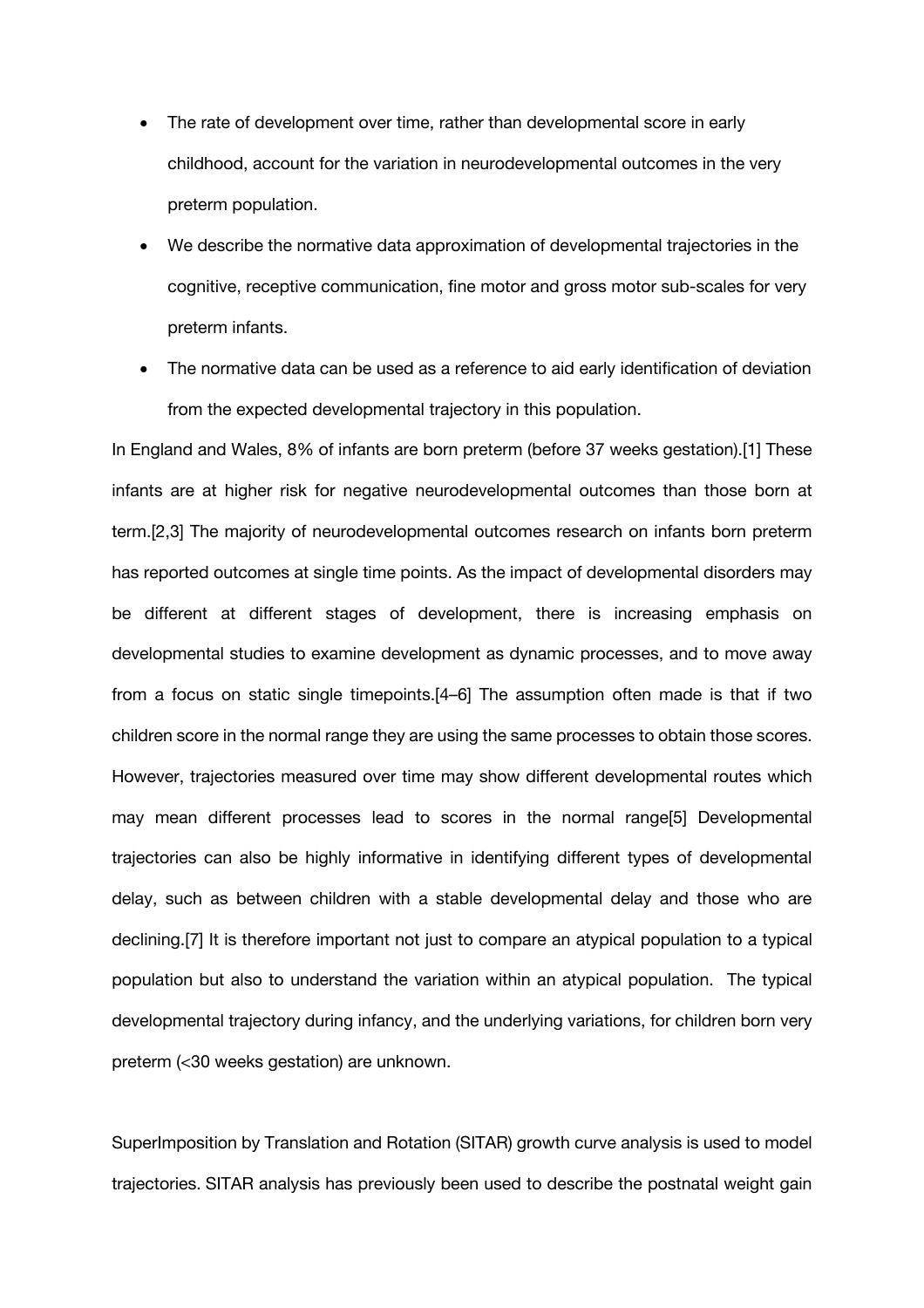and construct longitudinal gestational age-specific growth curves for infants born preterm.[8,9] We aim to model the developmental trajectories of children born very preterm based on their scores on the Bayley Scales of Infants and Toddler Development, third edition (Bayley-III), using SITAR growth curve analysis, and to identify perinatal factors that predict the trajectories.

## Method

We used data from a historical cohort of infants born at less than 29 weeks gestation between  $1<sup>st</sup>$  January 2005 and 31 $<sup>st</sup>$  December 2013 and at less than 30 weeks between  $1<sup>st</sup>$  January</sup>  $2014$  and  $11<sup>th</sup>$  April 2017 in five neonatal units in the North Central London Perinatal Network, United Kingdom. These infants were invited to attend developmental assessments using the Bayley-III [10] at 3, 6, 12 and 24 months corrected (post-term) age as part of routine clinical follow-up. The assessments were completed by a small team of trained assessors who had consistently achieved inter-rater reliability of greater than 90%. The data of participants who attended and had scores recorded for at least two Bayley-III assessments were included. The study was categorised as an audit and service evaluation by the University College London Hospital Research and Development department. Consent to use data for these purposes were received from parents of infants attending the follow-up assessments.

Clinical data including the sex, gestational age, birth weight, multiplicity (singleton, twin or triplet) and neonatal morbidities of the infants were retrieved from medical records. The data were cleaned prior to analysis and summary statistics were calculated.

The raw Bayley-III scores from the cognitive scale, receptive and expressive communication sub-scales and fine and gross motor sub-scales were used for the analysis, so that each infant's set of scores increased with age in a trajectory like a growth curve. SITAR growth curve analysis was used to analyse these trajectories. SITAR does two things: it estimates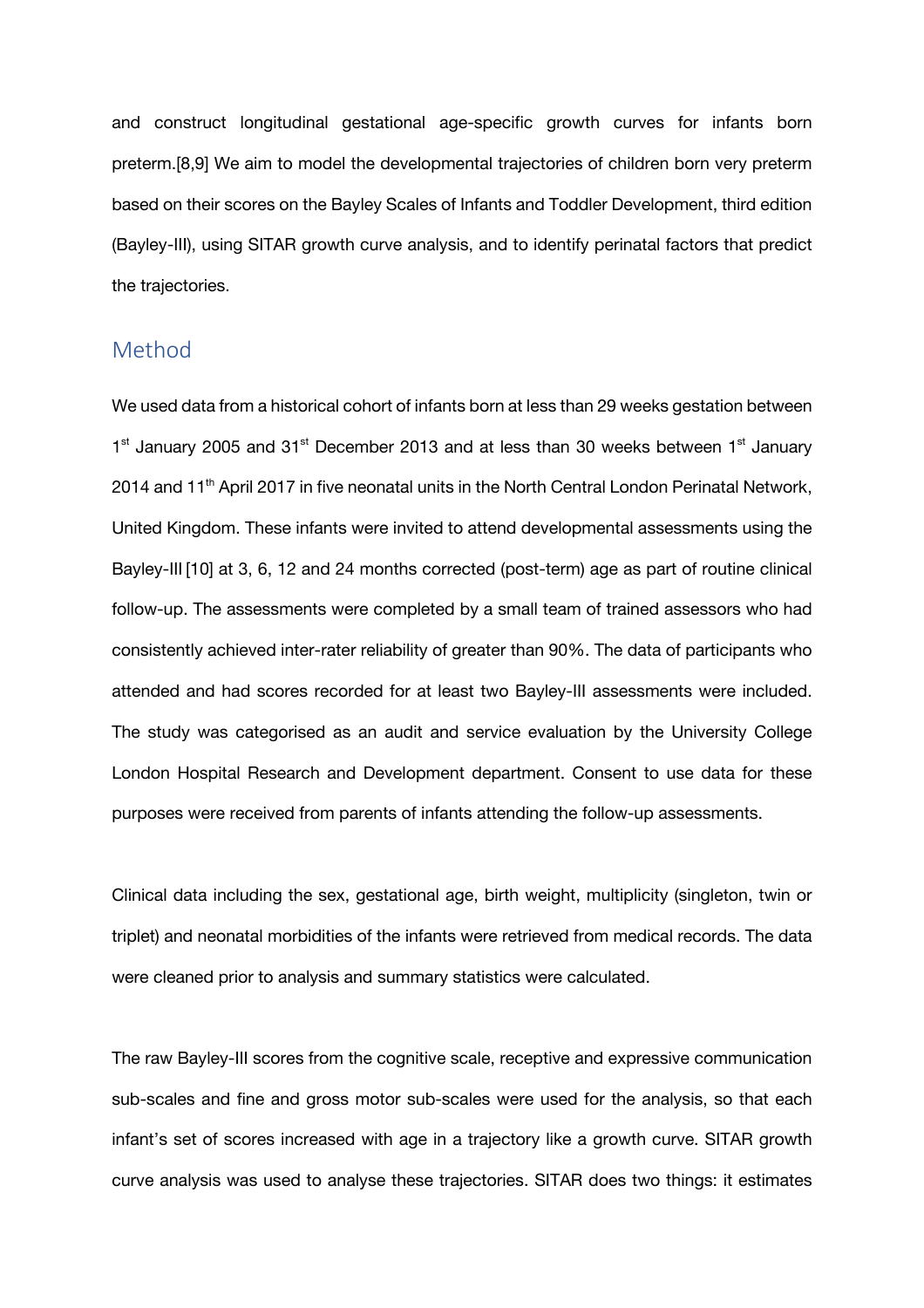the mean trajectory as a cubic spline curve and it summarises in a simple way how individual trajectories differ from the mean trajectory.[8] Cubic splines are flexible smooth curves that are made up of sections of cubic curves that are joined together to be smooth at the join points. The number of sections joined together (the degrees of freedom) determines how complex the curve shape is. SITAR assumes that an individual trajectory differs from the mean in three respects, random effects which are termed size (the intercept, i.e. the individual curve is higher/lower than the mean), timing (the curve is shifted left/right relative to the mean), and intensity (the curve is steeper/shallower than the mean). If the model fits well, the individual curves adjusted for the random effects will be superimposed on the mean curve. Separate SITAR models were calculated for each scale. The analysis was carried out using the statistical computer program  $R$  and the sitar package. [11,12]

Multiple regression analysis was used to test whether sex, gestational age, birth weight and multiplicity predicted the individual random effects for each SITAR model. Due to insufficient power, subgroup analyses of SITAR models stratified by these perinatal factors were not performed.

## Results

Figure 1 shows the study participation flow chart and the characteristics of the participants are summarised in table 1. Data from 1,142 infants (586 male) were analysed, with mean gestational age 27.1 (SD 1.8) weeks and mean birth weight 944g (256g). 295 participants attended two assessments, 389 attended three and 458 attended all four. The mean Bayley-III composite scores achieved by the participant at each time point are presented in table 2.

SITAR models were successfully fitted on the cognitive, receptive communication, fine motor and gross motor scales, but the expressive communication model failed to converge. The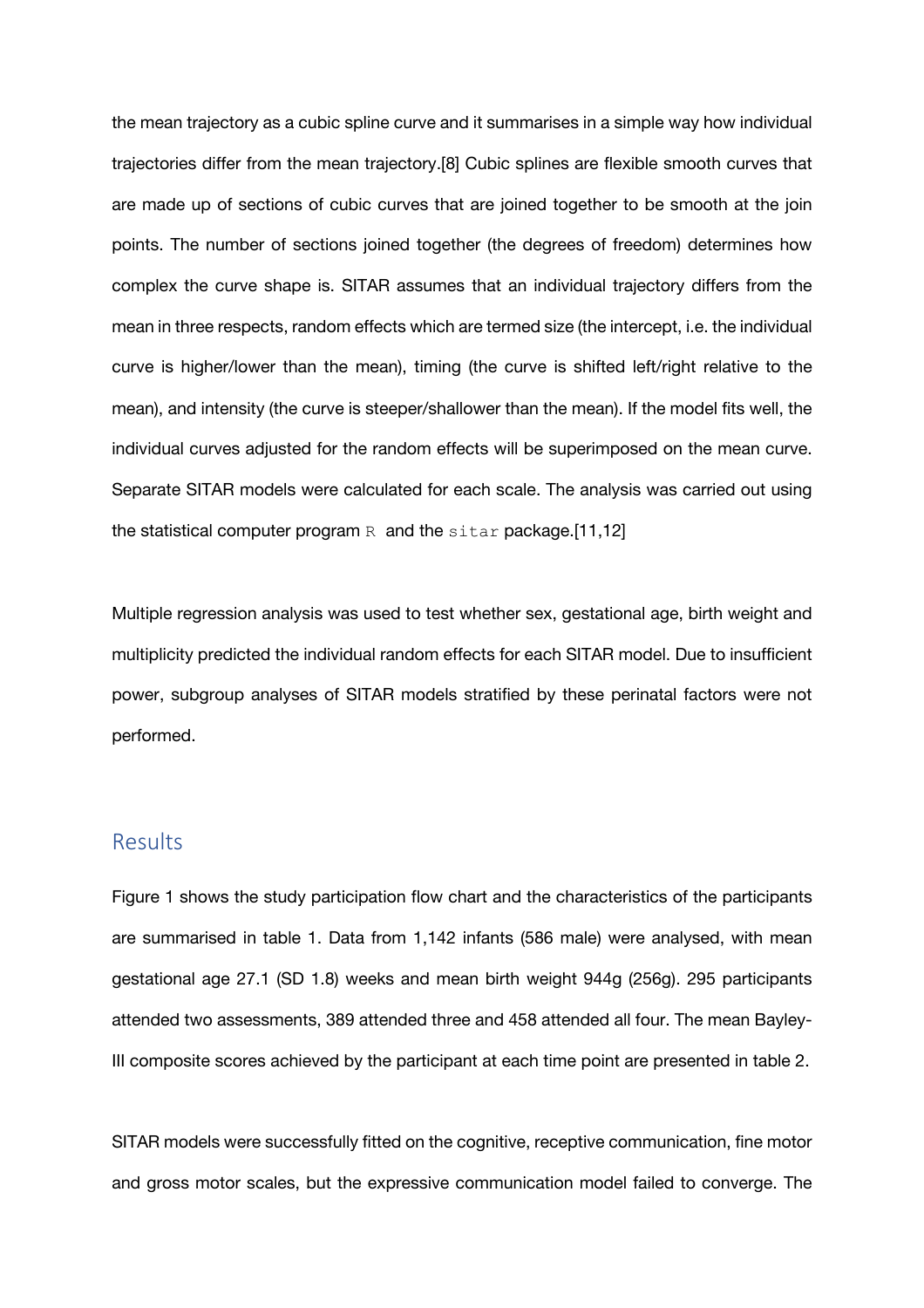optimal models all included only the intensity random effect, not the size effect, and the mean spline curve was fitted with just two degrees of freedom, the simplest possible nonlinear curve. The size effect corresponds to a random intercept, so that omitting it means that individuals all shared the same intercept, with the fitted curves all fanning out from the same point at age 0.

Focussing first on the cognitive scale, five outliers were excluded with standardised residuals exceeding ±4. Figure 2 illustrates how the model works. In Figure 2a the raw trajectories for each individual are shown colour coded to distinguish between them, and they can be seen to fan out over time, with some slopes steeper than others. The model estimates these individual slopes and compares them to the mean slope (mean fractional difference 0, SD 0.16). Simultaneously the model estimates the mean curve, as shown in Figure 2b. Figure 2c shows the predicted curves for each individual, which can be compared with the raw curves in Figure 2a. Figure 2d shows how the variability in the raw curves of 2a (in grey) is reduced when the individual differences in curve slope are adjusted for (in colour). The adjustment process reduces the variance between the raw curves by 62% (Table 3). The key assumption of the SITAR model is that all the individual curves are essentially the same shape, so curves that are unusual in shape will generally fit less well.

The predicted individual (coloured) and mean (black) curves for the receptive communication, fine motor and gross motor scales are shown in Figure 3 The final models accounted for 68% of variance in reception communication, 53% in fine motor and 68% in gross motor (Table 3). The variance values are a numerical summary of the reduction in scatter seen in Figure 2, comparing the unadjusted curves in grey with the adjusted curves in colour. The lower value for fine motor suggests that fine motor is noisier and harder to measure.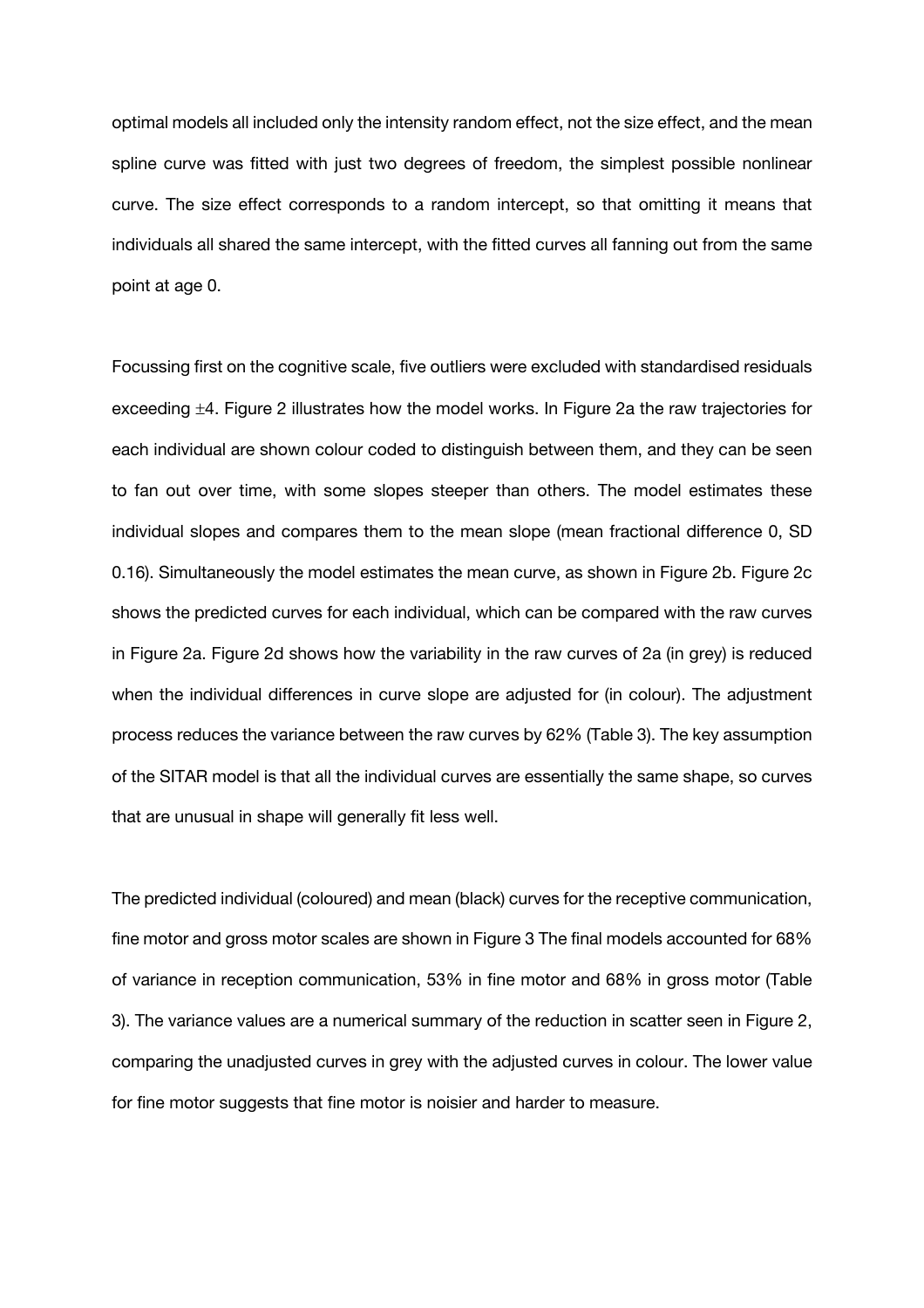Gestational age, birth weight and sex independently predicted the individual intensity random effects in the cognition, receptive communication, fine motor and gross motor scales (Table 3). Being a twin also influenced cognitive, fine motor and gross motor developmental trajectories.

#### **Discussion**

The study used SITAR analysis to calculate mean developmental trajectories for the cognition, receptive communication, fine motor and gross motor scales on the Bayley-III in children born at less than 30 weeks gestation. For all four scales, the variation in trajectory between individuals was best explained by a model considering only their intensity random effects, i.e. their slopes and not the intercept., This means that the individual predicted curves all start at the same point at age 0, and splay out with increasing age. The implication of this is that the variation in outcome between individuals is best explained by the rate of development, not the initial value. This is clinically significant as it suggests the development score at the first assessment is not the most useful predictor of developmental trajectories. Instead, how infants develop over time is the best predictor of their developmental outcome. Therefore, sequential assessments are necessary in clinical practice to monitor the developmental progress of very preterm infants. Nevertheless, whilst the initial assessment may not be the most useful predictor it is still of value in identifying atypical development to allow for early intervention and gives a first score which can then be used to examine rate of development over time. The results suggest future research should focus on resilience factors and how interventions can be designed to increase the rate of development, i.e. the trajectory intensity.

The approach of this study differed from the small number of previous studies that had researched neurodevelopmental trajectories in children born preterm. Previous approaches have usually involved comparing trajectories of children born preterm to those born at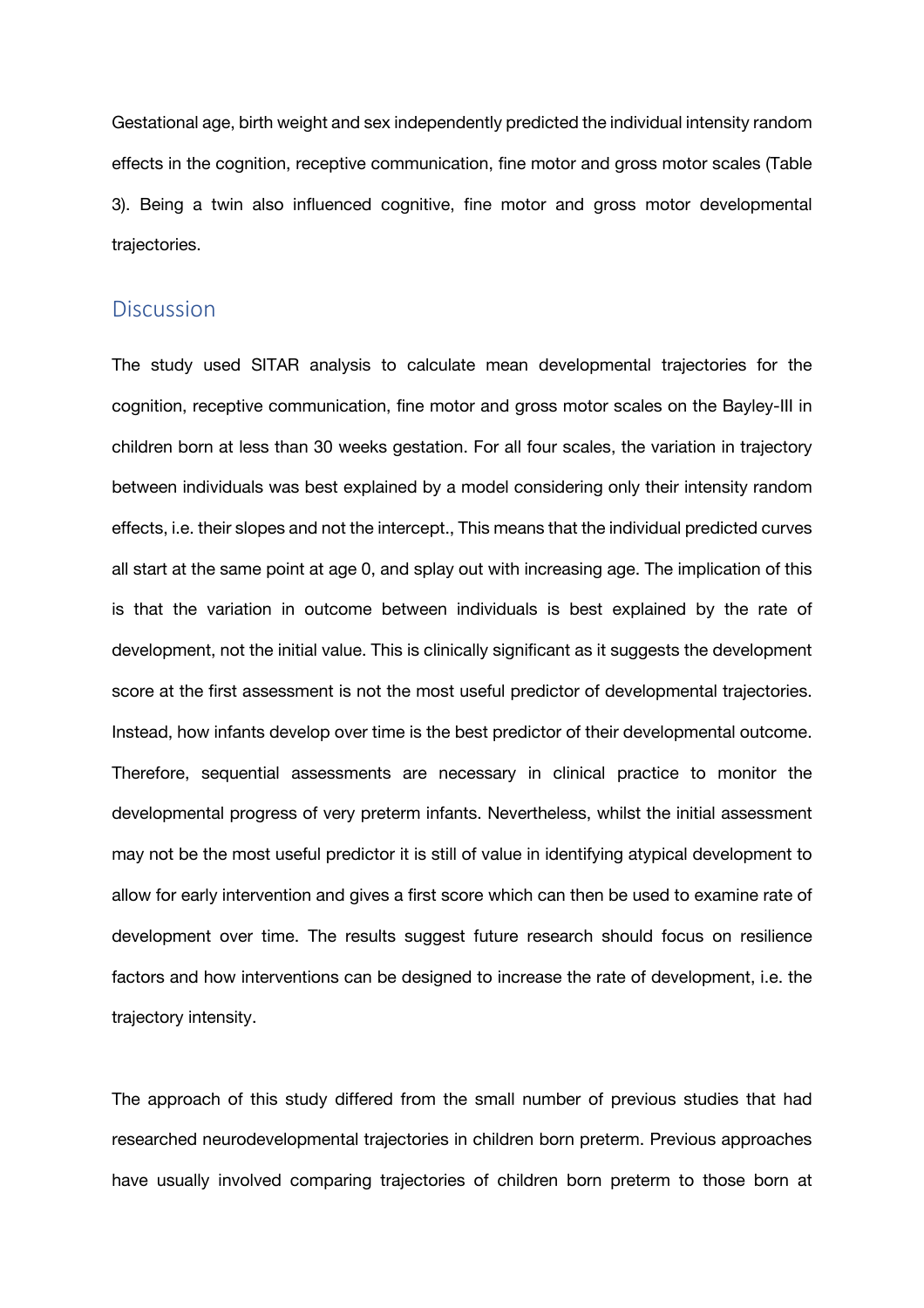term.[13–15] For example, Yaari et al. [13] assessed groups of infants on the Mullen Scale of Early Learning (MSEL) and found that those born at less than 34 weeks gestation scored lower than those born at term with the gap increasing over infancy. Linsell et al. [15] compared cognitive scores of children born at less than 26 weeks and children born at term measured at 2.5, 6, 11 and 19 years of age. Children born preterm scored significantly lower than those born at term across all age assessments and showed little evidence of catching up. Sansavini et al. [14] calculated trajectories on the Bayley-III, from measurements at 12, 24 and 30 months corrected age for children born extremely  $(\leq 28$  weeks gestation) preterm and full term. They found children born extremely preterm had a lower trajectory than those born at term, the gap remaining stable over time on the cognitive and language scales but increasing on the motor scales. However, they assessed only 17 children born extremely preterm and 11 born at term. The current study used a large population to model the developmental trajectories of children born very preterm rather than compare them to children born at term. However, Figure 3 shows the developmental age equivalent scores from the Bayley-III to generally be higher than the average trajectory modelled for children born very preterm, supporting the findings of this previous research. Figure 3 also highlights the variation in the individual trajectories of children born very preterm both above and below the developmental age equivalent scores. Wang et al [16] described this variation in a large sample of 887 very low birth weight infants (<1500g) who were assessed sequentially between 6 and 24 months. Five patterns of cognitive trajectories were identified: averagestable (20% of children), average-decline to borderline delay (34%), borderline delay-catchup to average (20%), borderline delay-decline to significant delay (17%) and significant delaystable (8%).

To our knowledge, this is the first study to fit a mean developmental curve and individual predictive developmental curves for infants born very preterm. The strengths of the study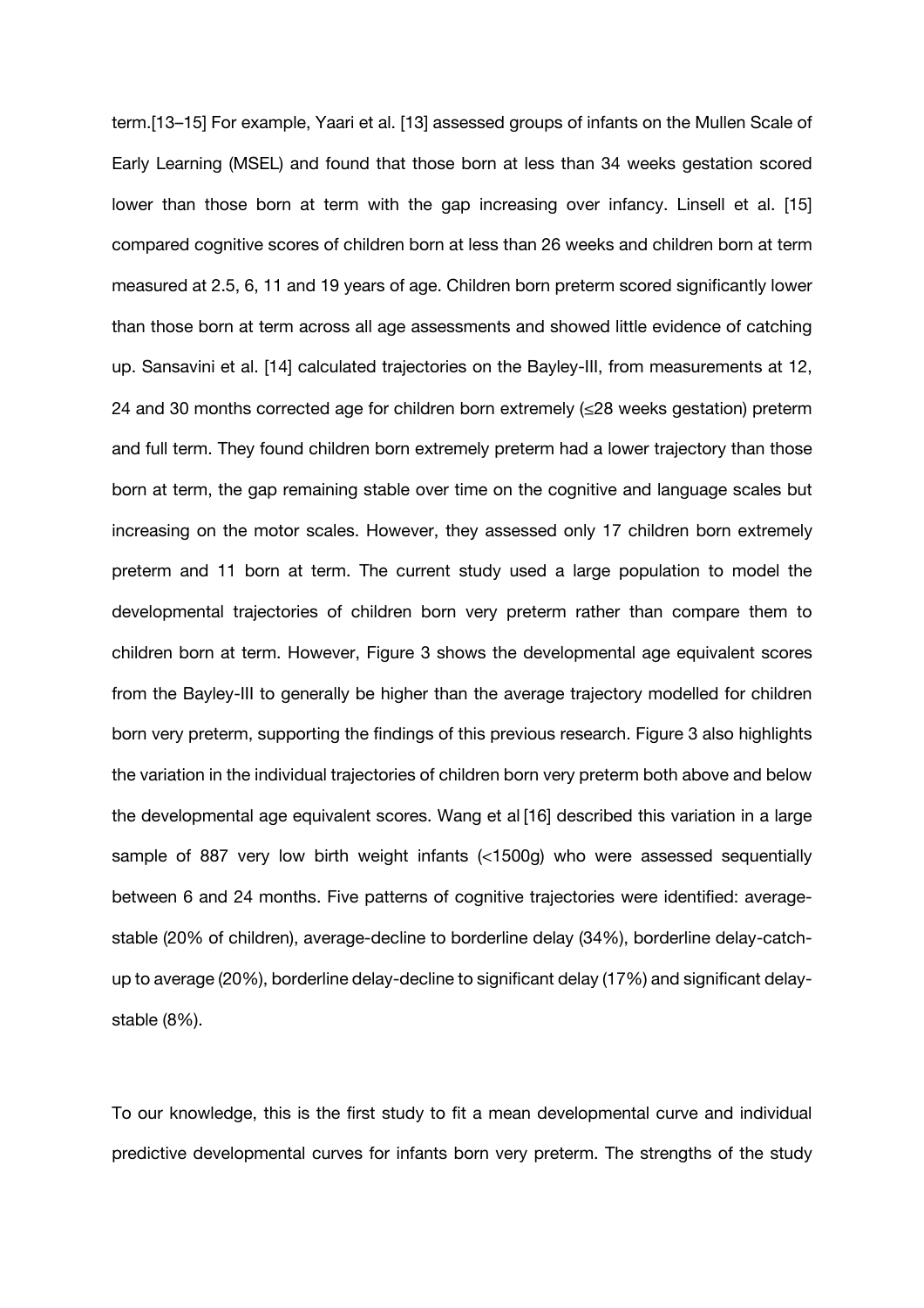include the use of a large cohort of infants who were assessed longitudinally with multiple assessments undertaken by a small team of experienced, trained clinicians, minimising interrater variability.

One important consideration is that the data were collected at routine follow-up assessments, where the purpose was to identify infants requiring early intervention and support. The impact of any instituted intervention is not known. Only 40% of infants attended all four assessments, which may have contributed to selection bias. A term group was not available for comparison; however, the focus of the study was to describe what is typical for this atypical population. General issues with the Bayley-III have been widely discussed in the literature.[17–19] However, these issues are less applicable to the present study as only the growth element of the scores was considered. Therefore, the relationship to previous versions of the Bayley or developmental impairment boundaries is of less importance.

We did not have sufficient power in our current study to undertake subgroup analyses as well as to examine the dynamic influence of postnatal risk factors such as neonatal morbidities, socioeconomic status and maternal mental health on developmental trajectories. Research has shown that these postnatal events alter prognosis over time and may account for the large variability about the SITAR mean curve. Therefore, whilst it is possible to obtain an anticipated developmental trajectory using two sequential assessment on the current models, we do not recommend using these curves for clinical prediction purposes. Future prediction modelling that combines postnatal influences may aid to develop individualised predictive outcome trajectories. [13,16,20–22]

Our study population was from a geographical area with high levels of multilingualism. A 2011 census of the five local authorities the study population covers found only 75-86%, and in one area less than 75%, of people speaking English as their main language, compared to the national average of 92%.[23] This may have contributed to the large variation observed in the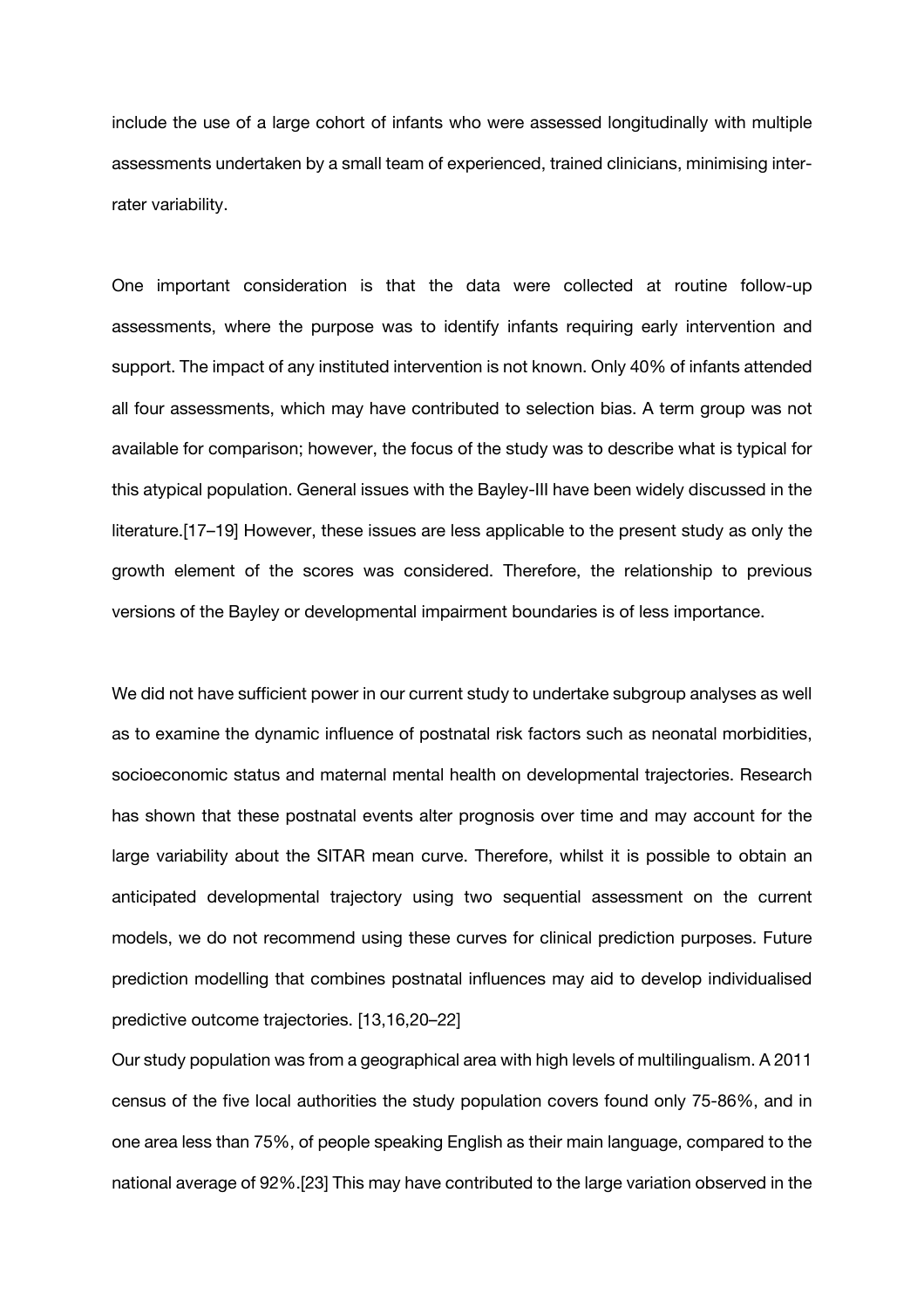Bayley-III expressive communication sub-scale in this cohort, resulting in a SITAR model not being successfully fitted. Infants born preterm with bilingual parents score lower in cognitive and language developmental assessments.[24] As the administration of the Bayley-III language scales requires specific phrasing and translation it is likely that the inclusion of a high proportion of infants exposed to multilingualism alongside monolingual children contributed to the variation. We did not have data on language exposure in the infants to assess this effect. We also acknowledge that the generalisability of our findings to areas with lower rates of multilingualism may be limited.

In conclusion, the study is believed to be the first to use a large cohort to calculate predicted mean developmental trajectories of children born at less than 30 weeks gestation for the cognitive, receptive communication, fine motor and gross motor scales on the Bayley-III. The rate of development over time best explains the variation in outcome. This highlights the importance of repeated assessments across infancy to calculate developmental trajectories in children born very preterm. Future research efforts should focus on identifying factors that influence developmental trajectories in order to develop clinically effective interventions that will improve the long-term neurodevelopmental outcomes of infants born preterm.

## Acknowledgments

We thank the children, parents and families involved. We thank the North Central London Perinatal Network High Risk of Developmental Problems follow up group, University College London Hospital, Whittington Hospital, Barnet Hospital, Chase Farm Hospital and the Royal Free Hospital. This project was supported by the NIHR.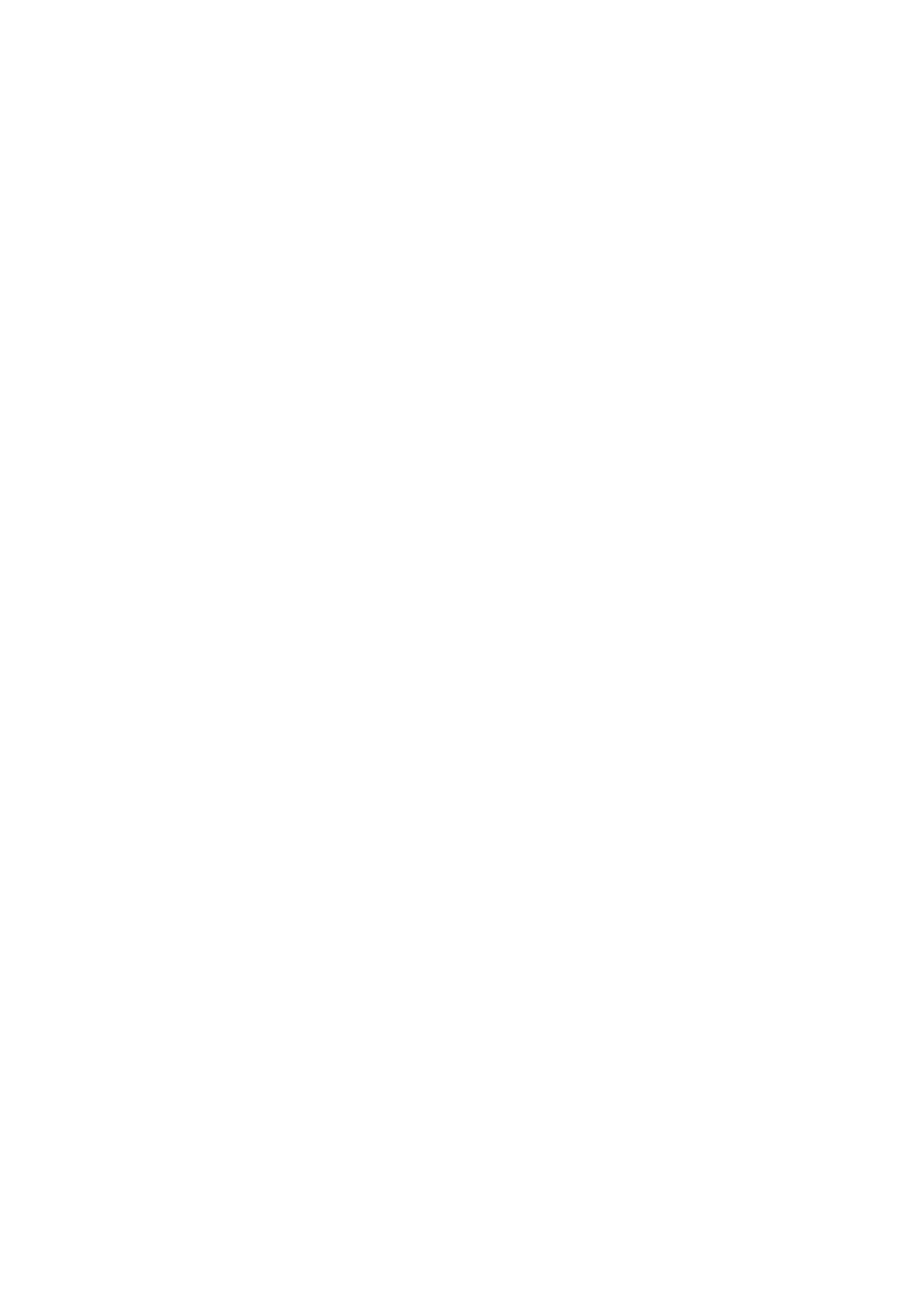## References

- 1 Office for National Statistics. Birth characteristics. https://www.ons.gov.uk/peoplepopulationandcommunity/birthsdeathsandmarriages/l ivebirths/datasets/birthcharacteristicsinenglandandwales (accessed 29 Jun 2018).
- 2 Woodward LJ, Moor S, Hood KM, *et al.* Very preterm children show impairments across multiple neurodevelopmental domains by age 4 years. *Arch Dis Child Fetal Neonatal Ed* 2009;**94**.
- 3 Woythaler MA, McCormick MC, Smith VC. Late preterm infants have worse 24 month neurodevelopmental outcomes than term infants. *Pediatrics* 2011;**127**.
- 4 Karmiloff-Smith A. Development itself is the key to understanding developmental disorders. Trends Cogn. Sci. 1998;**2**:389–98.
- 5 Karmiloff-Smith A. Nativism versus neuroconstructivism: rethinking the study of developmental disorders. *Dev Psychol* 2009;**45**:56–63.
- 6 Karmiloff-Smith A, D'Souza D, Dekker TM, *et al.* Genetic and environmental vulnerabilities in children with neurodevelopmental disorders. Proc. Natl. Acad. Sci. U. S. A. 2012;**109**:17261–5.
- 7 Thomas MSC, Annaz D, Ansari D, *et al.* Using developmental trajectories to understand developmental disorders. *J Speech, Lang Hear Res* 2009;**52**:336–58.
- 8 Cole TJ, Donaldson MDC, Ben-shlomo Y. SITAR-a useful instrument for growth curve analysis. *Int J Epidemiol* 2010;**39**:1558–66.
- 9 Cole TJ, Statnikov Y, Santhakumaran S, *et al.* Birth weight and longitudinal growth in infants born below 32 weeks' gestation: a UK population study. *Arch Dis Child Fetal Neonatal Ed* 2014;**99**:F34-40.
- 10 Bayley N. *Bayley Scales of Infant and Toddler Development (third edition) UK and Ireland supplement manual*. 3rd ed. San Antonio, TX: : Psychological Corporation 2010.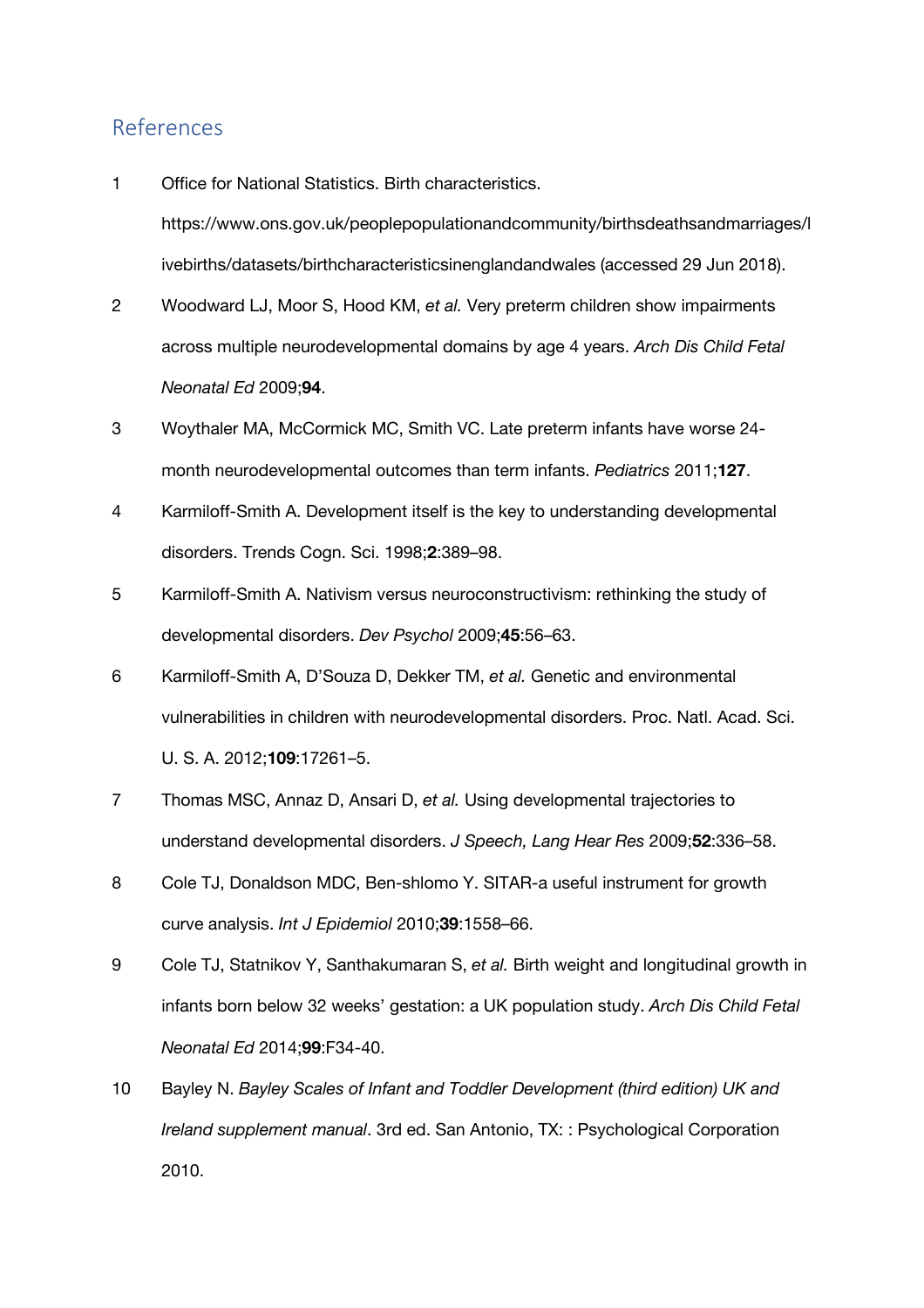- 11 R Core Team. *R: A language and environment for statistical computing*. Vienna, Austria: : R Foundation for Statistical Computing 2017.
- 12 Cole T. Super Imposition by Translation and Rotation Growth Curve Analysis R package sitar. 2018.
- 13 Yaari M, Mankuta D, Harel-Gadassi A, *et al.* Early developmental trajectories of preterm infants. *Res Dev Disabil* 2018;**81**:12–23.
- 14 Sansavini A, Pentimonti J, Justice L, *et al.* Language, motor and cognitive development of extremely preterm children: Modeling individual growth trajectories over the first three years of life. *J Commun Disord* 2014;**49**:55–68.
- 15 Linsell L, Johnson S, Wolke D, *et al.* Cognitive trajectories from infancy to early adulthood following birth before 26 weeks of gestation: A prospective, populationbased cohort study. *Arch Dis Child* 2018;**103**:363–70.
- 16 Wang LW, Wang ST, Huang CC. Preterm infants of educated mothers have better outcome. *Acta Paediatr Int J Paediatr* 2008;**97**:568–73.
- 17 Moore T, Johnson S, Haider S, *et al.* Relationship between test scores using the second and third editions of the Bayley Scales in extremely preterm children. *J Pediatr* 2012;**160**:553–8.
- 18 Anderson PJ, De Luca CR, Hutchinson E, *et al.* Underestimation of developmental delay by the new Bayley-III Scale. *Arch Pediatr Adolesc Med* 2010;**164**:352–6.
- 19 Vohr BR, Stephens BE, Higgins RD, *et al.* Are outcomes of extremely preterm infants improving? Impact of Bayley assessment on outcomes. *J Pediatr* 2012;**161**:222–8.
- 20 Xiong T, Gonzalez F, Mu D-Z. An overview of risk factors for poor neurodevelopmental outcome associated with prematurity. *World J Pediatr* 2012;**8**:293–300.
- 21 Ambalavanan N, Carlo WA, Tyson JE, *et al.* Outcome trajectories in extremely preterm infants. *Pediatrics* 2012;**130**:e115-25.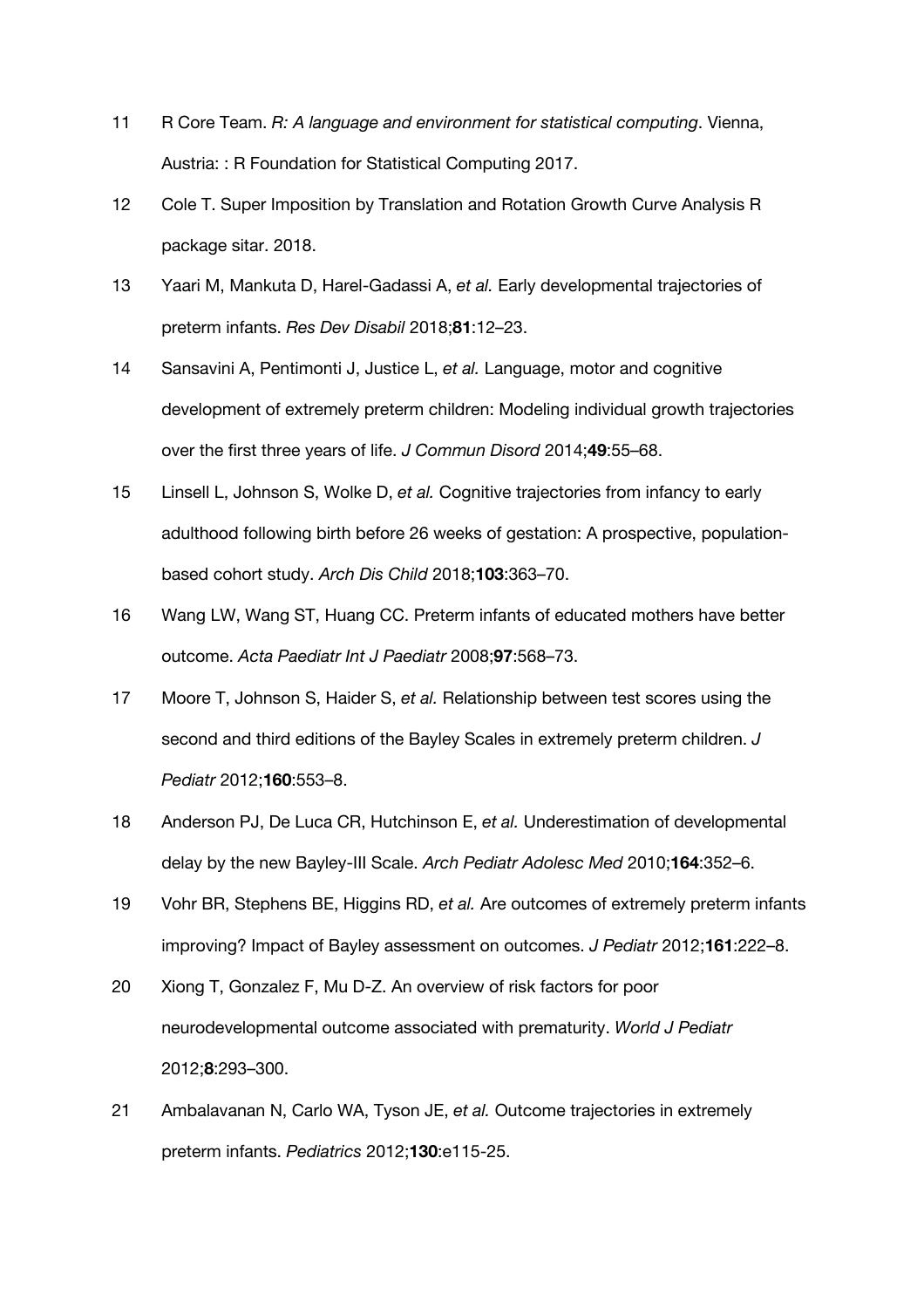- 22 Cheong JLY, Lee KJ, Boland RA, *et al.* Changes in long-term prognosis with increasing postnatal survival and the occurrence of postnatal morbidities in extremely preterm infants offered intensive care: a prospective observational study. *Lancet Child Adolesc Heal* 2018;**2**:872–9.
- 23 Office for National Statistics. Language in England and Wales: 2011. https://www.ons.gov.uk/peoplepopulationandcommunity/culturalidentity/language/ar ticles/languageinenglandandwales/2013-03-04#main-language-by-local-authority (accessed 17 Aug 2018).
- 24 Walch E, Chaudhary T, Herold B, *et al.* Parental bilingualism is associated with slower cognitive development in very low birth weight infants. *Early Hum Dev* 2009;**85**:449–54.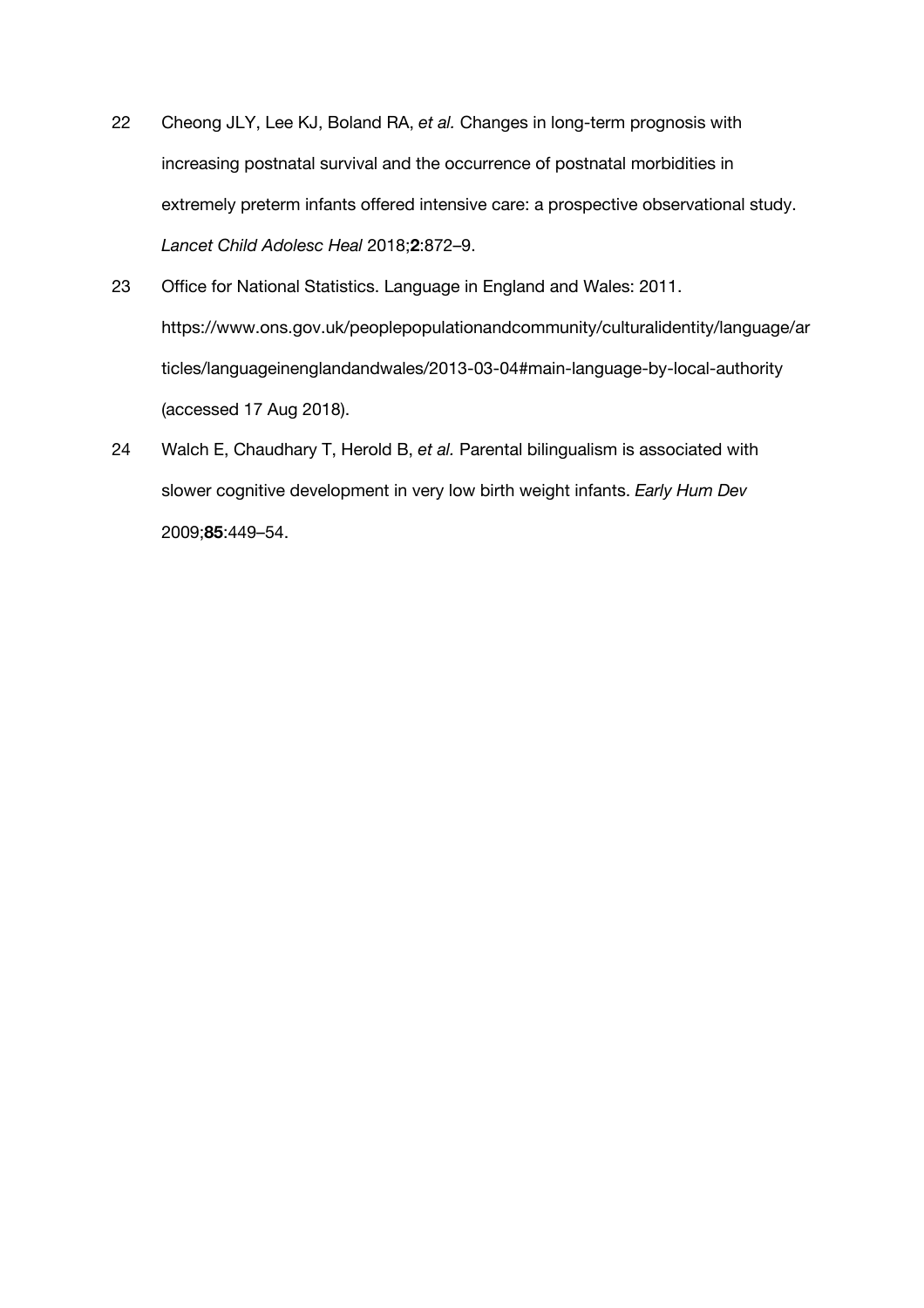## Tables

## **Table 1 Characteristics of the study participants**

| <b>Characteristic</b>                               | n=1,142                                          |
|-----------------------------------------------------|--------------------------------------------------|
| Gestation, median (IQR), weeks <sup>+days</sup>     | $27^{+3}$ (25 <sup>+6</sup> – 28 <sup>+4</sup> ) |
| Birthweight, median (IQR), g                        | $910(740.5 - 1120.75)$                           |
| Male sex, $n$ $(\%)$                                | 586 (51.3)                                       |
| <b>Multiplicity</b>                                 |                                                  |
| Singleton, n (%)                                    | 902 (79)                                         |
| Twin, $n$ $(\%)$                                    | 214 (18.7)                                       |
| Triplet, n (%)                                      | 26 (2.3)                                         |
| Neonatal morbidities*                               |                                                  |
| Oxygen dependency at 36 weeks post-                 | 364 (31.9)                                       |
| menstrual age, n (%)                                |                                                  |
| Intra-ventricular haemorrhage grade $3 - 4$ , n (%) | 90(7.9)                                          |
| Cystic periventricular leukomalacia, n (%)          | 32(2.8)                                          |
| Post-haemorrhagic hydrocephalus, n (%)              | 24(2.1)                                          |
| Retinopathy of prematurity stage $3 - 5$ , n (%)    | 60(5.3)                                          |
| Necrotising enterocolitis, n (%)                    | 39 (3.4)                                         |
| Number of Bayley-III assessments attended, n (%)    |                                                  |
| Two                                                 | 295 (25.8)                                       |
| Three                                               | 389 (34.1)                                       |
| Four                                                | 458 (40.1)                                       |

\*Data on these neonatal morbidities were missing for 28 participants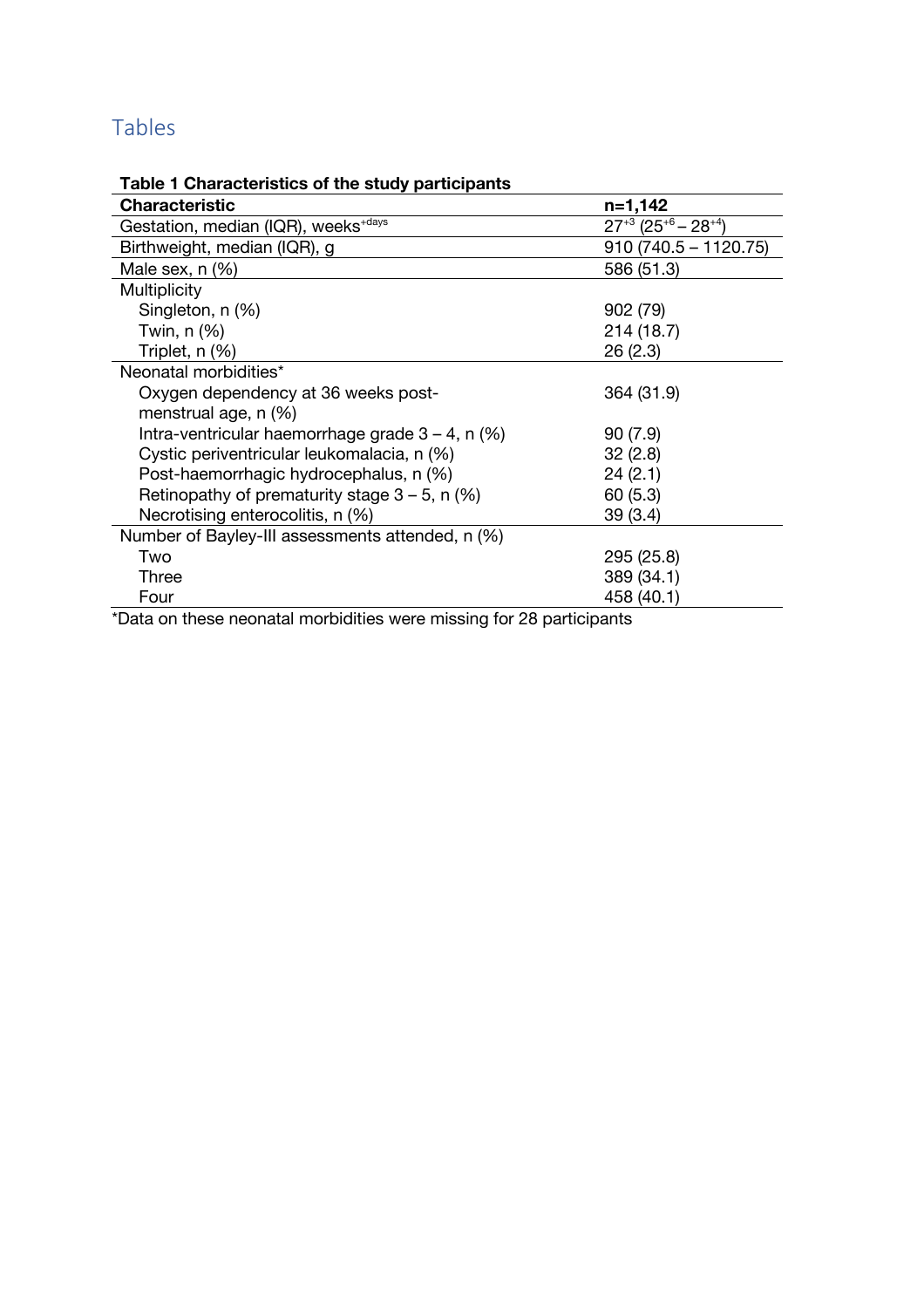|                     |              | <b>Bayley-III Scales</b> |              |
|---------------------|--------------|--------------------------|--------------|
|                     | Cognitive    | Language                 | <b>Motor</b> |
| 3-month assessment  |              |                          |              |
| Mean (SD)           | 105.5 (13.7) | 91.3(9.8)                | 106.3 (12.3) |
| N                   | 853          | 853                      | 854          |
| 6-month assessment  |              |                          |              |
| Mean (SD)           | 98.4 (13.0)  | 96.1 (12.8)              | 95.2(16.7)   |
| N                   | 915          | 909                      | 912          |
| 12-month assessment |              |                          |              |
| Mean (SD)           | 96.1 (14.0)  | 91.3(14.0)               | 88.7 (13.5)  |
| N                   | 923          | 907                      | 920          |
| 24-month assessment |              |                          |              |
| Mean (SD)           | 92.8(16.2)   | 90.6(18.3)               | 93.2(15.8)   |
| N                   | 824          | 779                      | 819          |

**Table 2 Mean Bayley-III composite scores of participants at each assessment**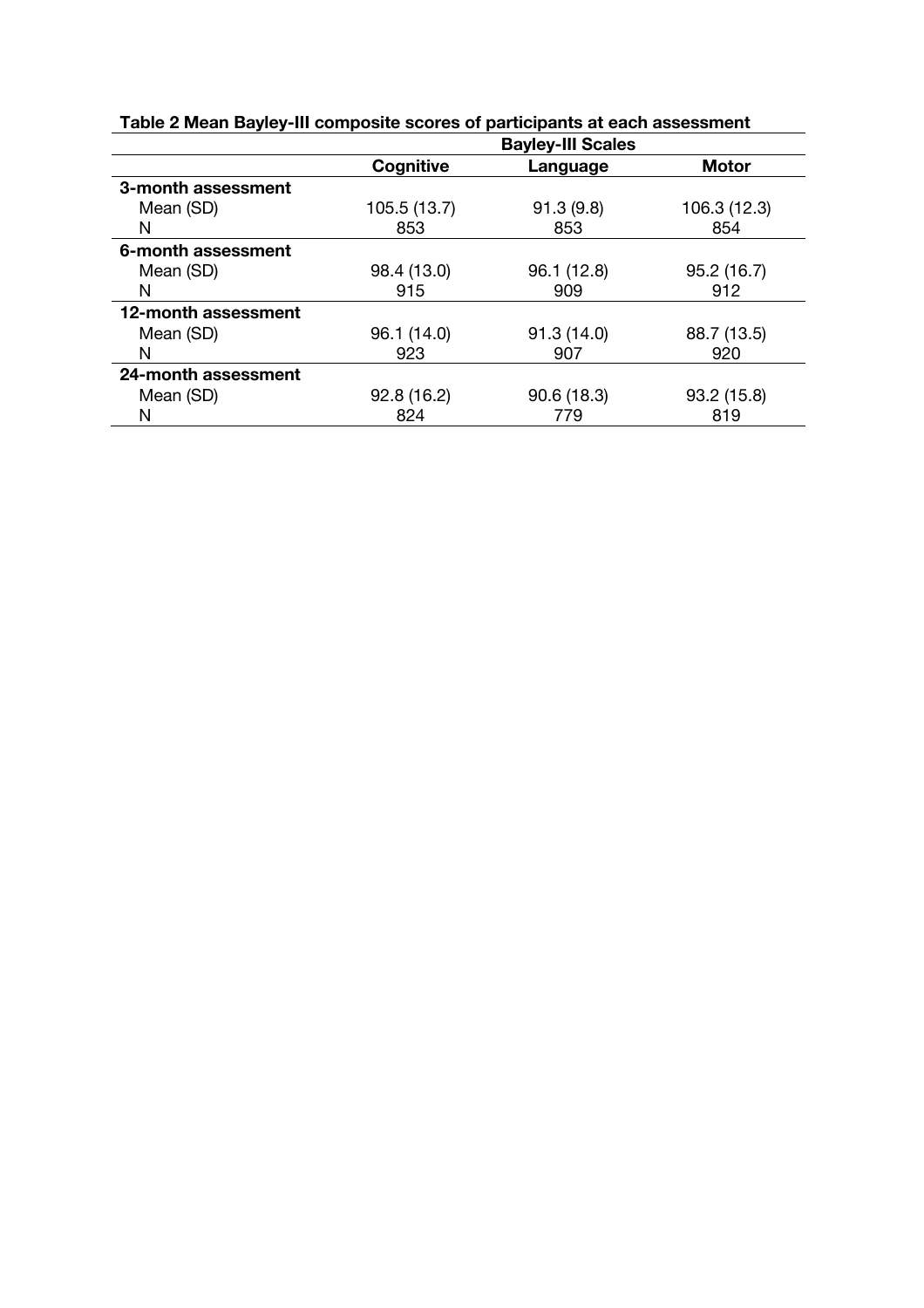|                                                                | Cognition | <b>Receptive</b><br><b>Communication</b> | <b>Fine Motor</b> | Gross<br><b>Motor</b> |
|----------------------------------------------------------------|-----------|------------------------------------------|-------------------|-----------------------|
| <b>Variance Explained by</b><br><b>SITAR Model</b>             | 62%       | 68%                                      | 53%               | 68%                   |
| <b>Standard Deviation of</b><br><b>Intensity Random Effect</b> | 0.16      | 0.24                                     | 0.15              | 0.23                  |
| <b>Gestational Age (weeks)</b>                                 |           |                                          |                   |                       |
| Coefficient                                                    | 0.014     | 0.016                                    | 0.010             | 0.012                 |
| t-value                                                        | 4.3       | 3.2                                      | 3.5               | 2.4                   |
| $p$ -value                                                     | < 0.001   | < 0.01                                   | < 0.001           | 0.02                  |
| <b>Birth Weight (kg)</b>                                       |           |                                          |                   |                       |
| Coefficient                                                    | 0.085     | 0.099                                    | 0.056             | 0.096                 |
| t-value                                                        | 3.8       | 2.9                                      | 2.9               | 2.9                   |
| $p$ -value                                                     | < 0.001   | < 0.01                                   | < 0.01            | < 0.01                |
| <b>Sex - Male</b>                                              |           |                                          |                   |                       |
| Coefficient                                                    | $-0.023$  | $-0.063$                                 | $-0.019$          | $-0.027$              |
| t-value                                                        | $-2.8$    | $-5.1$                                   | $-2.7$            | $-2.2$                |
| $p$ -value                                                     | < 0.01    | < 0.001                                  | < 0.01            | 0.03                  |
| <b>Multiple - Twin</b>                                         |           |                                          |                   |                       |
| Coefficient                                                    | $-0.023$  | $-0.0003$                                | $-0.026$          | $-0.050$              |
| t-value                                                        | $-2.2$    | $-0.02$                                  | $-2.9$            | $-3.2$                |
| $p$ -value                                                     | 0.03      | >0.9                                     | < 0.01            | < 0.01                |
| <b>Multiple - Triplet</b>                                      |           |                                          |                   |                       |
| Coefficient                                                    | 0.003     | .004                                     | 0.003             | 0.029                 |
| t-value                                                        | 0.1       | 0.1                                      | 0.1               | 0.7                   |
| $p$ -value                                                     | 0.9       | 0.9                                      | 0.9               | 0.5                   |

**Table 3 Multiple regression analysis results for the intensity random effect as measured on each scale, including the coefficients, t-values and p-values**

## Figure legends

Figure 1 Flowchart of the follow-up of participants and inclusion into study analysis Figure 2 (a) Unadjusted cognition developmental trajectories for each individual, (b) mean spline curve of the model, (c) predicted curves for each individual based on the SITAR model, (d) adjusted trajectories shown in colour on top of the unadjusted trajectories in grey.

Figure 3 Predicted (colour) and mean (black) curves based on the SITAR model for (a) cognition, (b) receptive communication, (c) fine motor and (d) gross motor domains. The